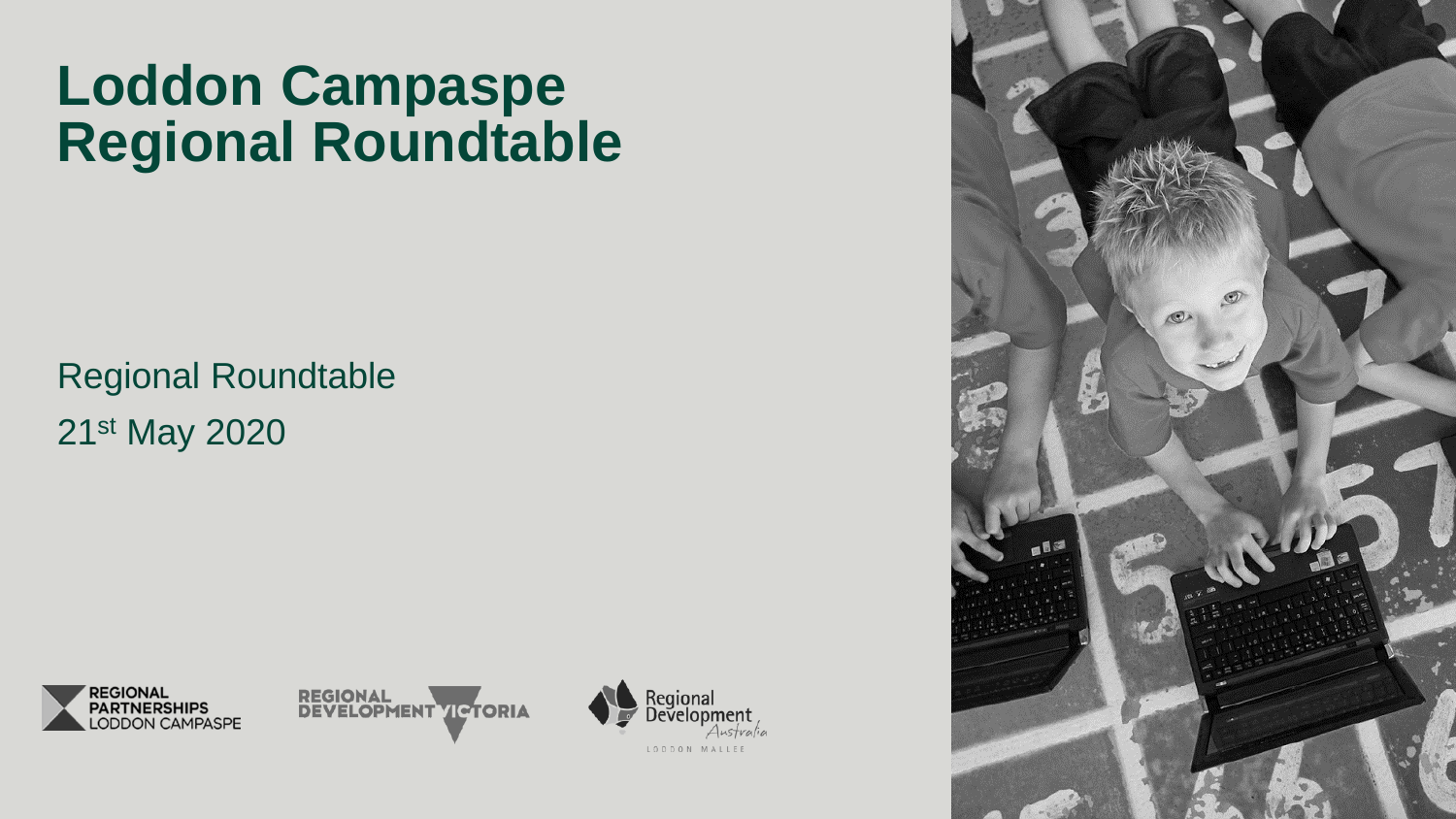### **About the roundtable**

The COVID-19 Pandemic has created unprecedented challenges for our communities, governments, industries and business.

On 21 May 2020, Loddon Campaspe community and industry leaders, government and MPs came together for a roundtable discussion on the impacts of the COVID-19 pandemic on Loddon Campaspe's rural and regional communities, and opportunities for a strong post pandemic recovery.

This document reflects a summary of the roundtable discussion including opportunities for short, medium and long term action. It is not an exhaustive account or analysis, but serves as a record of the roundtable conversation and will inform further discussions by local Loddon Campaspe leaders, government executives and regional partnership representatives.

### **Questions we asked**

- 1. Where have we felt the impacts of the pandemic most strongly?
- 2. What immediate action is needed?
- 3. What does 2025 look like for Loddon Campaspe if we have undertaken a smart recovery?
- 4. What recovery actions will help us get there?

### **The Loddon Campaspe region at a glance**

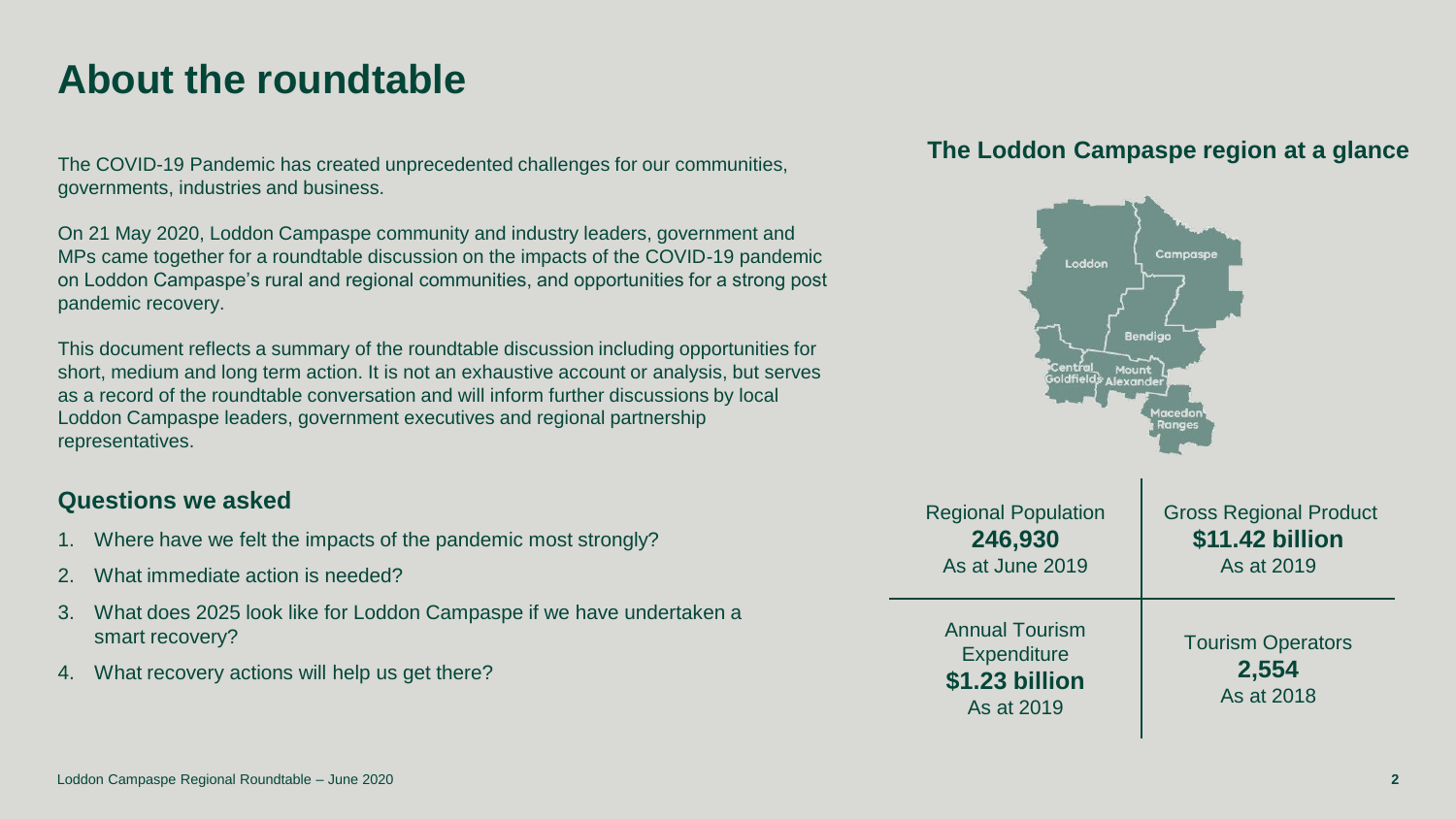## **1. Where have we felt the impacts of the pandemic most strongly?**

#### **Tourism and visitor economy**

Tourism across the Murray is operating at approximately 5 per cent of capacity. In the short term, visitation and spending is expected to be down 40 per cent by the end of this financial year. A key challenge is the viability of businesses based on slow recovery and the low margins with which they operate.

#### **Digital connectivity**

Digital connectivity has been a barrier for many to access education with some students studying in library car parks to access internet, and many workers struggling to work remotely. Woodend, in particularly has significant connectivity issues.

A lack of hardware, digital connectivity and digital literacy has impacted many refugee and resettlement community members including remote learning, access to information, and access to community support and connection.

#### **Health and wellbeing**

The cost approach to healthcare and the improved interface between primary care and hospitals is a positive change. There is a risk that the tele-health model will exacerbate disadvantage for small rural communities where there are digital connectivity or digital literacy issues. Vulnerable people have had reduced access to health and community services which puts them at risk of increased disadvantage.

#### **The gender issue**

There has been a significant impact on women who experience higher rates of unemployment and casual work, make up the majority of the front line workforce of health and education systems and have absorbed the enormous demand of remote learning. Access to childcare has also impacted on women's ability to participate in the workforce

#### **Youth**

There is a risk that young people will get left behind. Our youth are feeling the impacts of social isolation particularly when combined with poor digital connectivity, with mental health being affected. Pathways to employment for young people will need more attention, with lots struggling to fill the resume gap.

#### **Community services and support**

Community groups across the district are concerned about how they re-establish themselves and re-engage with members, and they are also concerned about their sustainability. There is a risk that community service providers may fall through the cracks if they don't receive funding support.

The pandemic has seen a surge in local people volunteering for organisations such as Bendigo Foodshare, and supporting their neighbours reflecting strong community spirit across the region.

#### **Industry and business**

Medium sized businesses have been most impacted as they have found it harder to pivot. Stimulus measures have helped in the short-term but there is growing concern about the medium-to-long term as many costs have been deferred and this will create a wave of financial commitments in September.

Food manufacturing has had a dramatic increase in demand, followed by a sharp drop. There is continued uncertainty about future demand from the retail and services sectors as they recover. Positively, people are increasingly valuing all things local and are enjoying local products and supporting local businesses.

#### **Jobs and education**

Universities and TAFEs are facing massive disruption and uncertain futures. Bendigo TAFE has been able to remain open and 98 per cent of programs continue to be delivered with attendance higher in some instances than traditional on campus model. Bendigo TAFE has also made use of Optus 'Donate your Data' program to support students who do not have internet access.

*"We've been talking to all of our customers, our business customers and, in round numbers, about half of those customers are either concerned or very concerned about the impacts through to their livelihoods".* – Bendigo Bank

*"Tele-health has been a challenge in these times as young people are more reluctant to access these services due to 'thin walls' – i.e. family in close proximity. This is especially prevalent in cultural communities where some topics are more taboo". –* Multicultural Youth Commissioner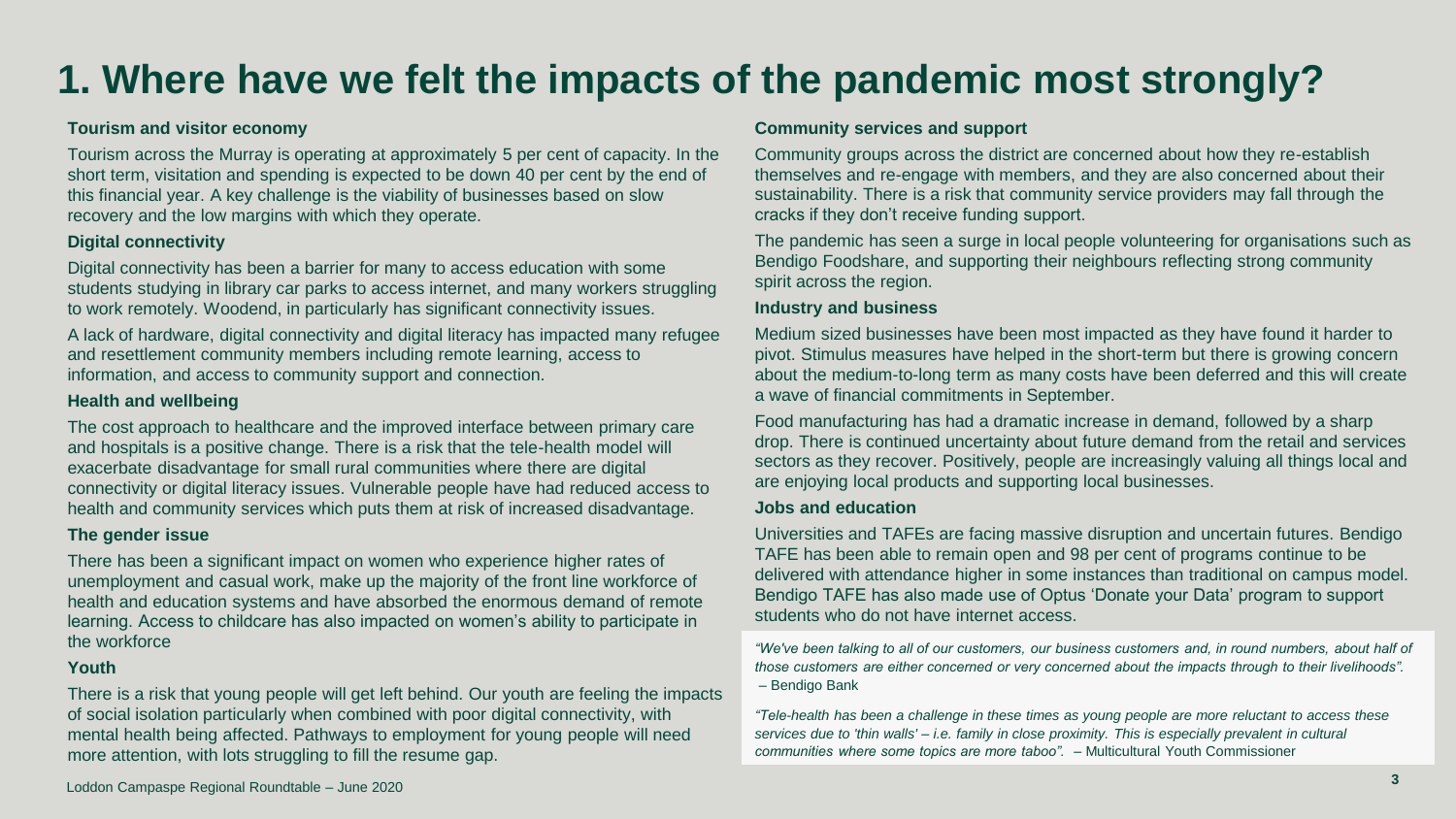## **2. What immediate action is needed?**

#### **Tourism and visitor economy**

- Review and update the tourism models which were reviewed pre-COVID and activate these in the coming months
- Fastrack the Regional Tourism Review recommendations
- Develop local actions plans (linked to regions and state), to assist the industry in working on a common approach to growing the visitor economy and recovery
- Advocate for the return of QANTAS flights to Bendigo.

#### **Health and wellbeing**

- Ensure the resumption of non-urgent care as a key priority, particularly for those managing chronic disease
- Encourage continued exercise outdoors (e.g. walking and cycling) as recovery progresses to help reduce or prevent mental health impacts
- Secure funding to continue the Healthy Heart of Victoria initiative.

#### **Gender equity**

- Improve the availability of before and after school care to support women's ability to participate in the workforce
- Provide education for business owners to understand gendered impacts and how business practices can improve this
- Ensure that all policy decisions apply a gender lens to consider the impact on women and to ensure the contribution of women to the development of solutions.

#### **Industry and business**

- Plan for delayed economic effect for industries such as construction as well as the possibility of secondary infection and restriction effect
- Provide local small and medium businesses with business development, digital literacy, and mental health support and education
- Provide more medium-term stimulus to drive business confidence

*"We clearly don't want to lose the gains that we've made during this period which is the flexible work arrangements to work from home. It is incredibly helpful in a rural setting to be able to have people*  work more flexibly...but we just need to improve the connectivity". - Regional Partnership

- Minimise barriers to new business initiatives from all levels of government (e.g. planning scheme amendment for industrial land in Bendigo, support the new hotel planning applications, progressing GovHub, law courts, TAFE development)
- Strengthen the promotion of living in regional Victoria and encourage the relocation of businesses to Bendigo building on the momentum of remote working
- Support businesses to take advantage of the high levels of support for regionally or Australian made products and produce
- Food manufacturing needs support to anticipate and be prepared to respond to changes in the market and supply chains.

#### **Youth**

• A program which supports youth and business to engage, support and create pathways from education to employment.

#### **Community services and support**

- Provide funding support for community service providers, many of which have experienced increase in demand for their services during COVID-19
- Introduce a more sustainable food relief model within the region.

#### **Jobs and education**

- Continue working with government on Working for Victoria platform to provide TAFE courses for high demand jobs
- Continue to build on the progress made in pivoting to digital delivery of TAFE courses, counselling and job and skills support.

#### **Digital connectivity**

• Support for business to utilise technology and target support for vulnerable groups to access and utilise technology.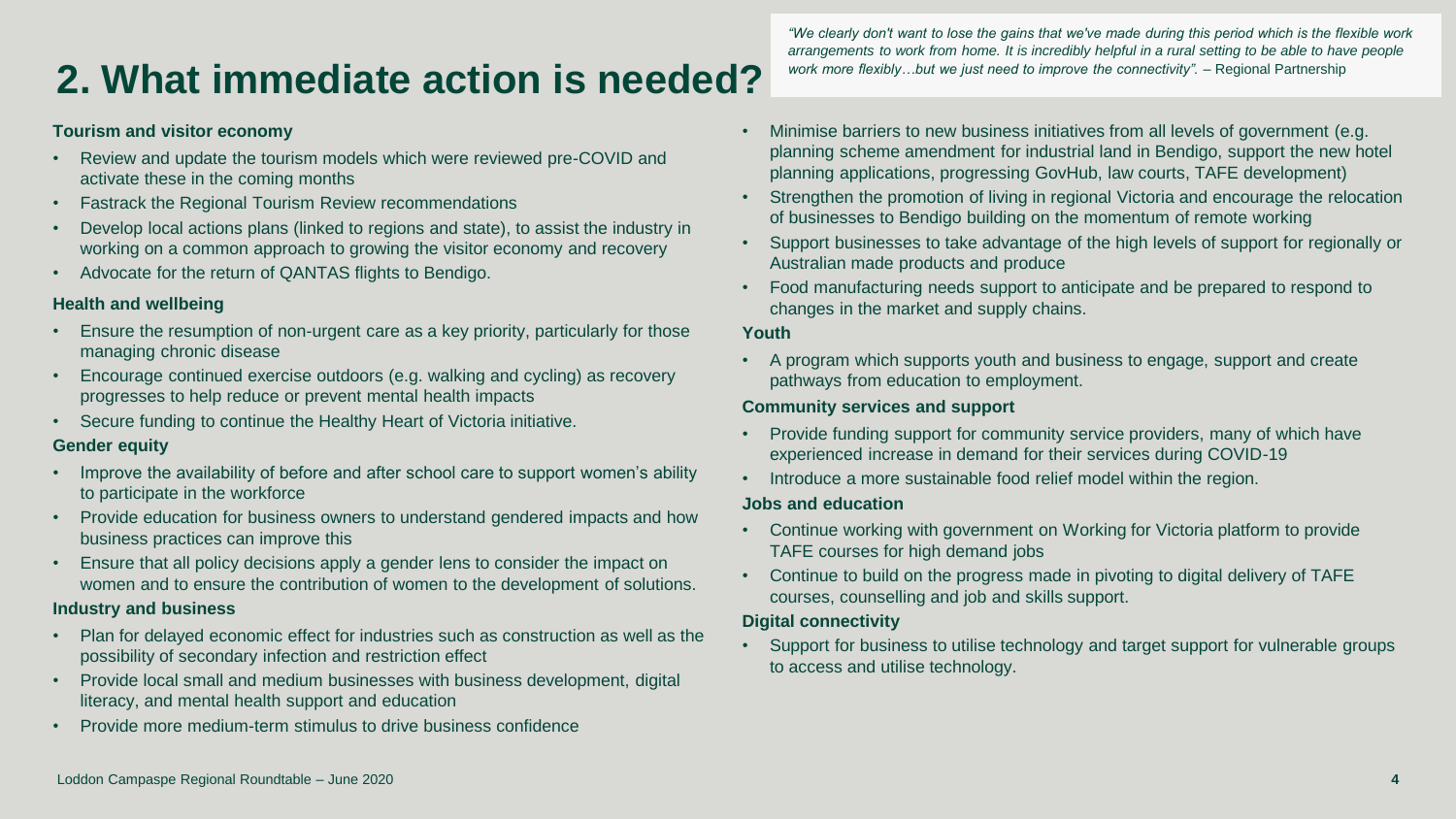## **3. What does 2025 look like for Loddon Campaspe if we have undertaken a smart recovery?**

Loddon Campaspe will have great connectivity throughout the region, allowing tele-health growth, other forms of remote connection and overcoming some of the rural disadvantage that currently exists.

There will be a diverse, flexible, agile workforce focused on innovation and able to work from multiple locations using smart technology.

The region will have built better safety nets around the transition from youth to young adulthood in education, employment and housing.

The region will be known as a welcoming region for new migrants and international students to get a head start.

Loddon Campaspe will be building a resilient diverse workforce that meets the needs of the regional community starting with best practice early years learning and development programs connecting through to the wider education and employment sectors.

The region will have become renowned for its expertise in manufacturing technology having shifted its focus from volume to manufacturing technology including owning IP and production technology.

Industries will operate and trade in a more coordinated way across the region, understanding consumers and aligning their business and service delivery to meeting these needs.

Loddon Campaspe Regional Roundtable – June 2020 The region will have a well developed plan identifying the 'supply chain gaps' highlighted by COVID-19 and mechanisms in place for these opportunities to be brought to fruition.

There will be a great pipeline of economic and social impact projects that make the Loddon Campaspe community more liveable.

There has been a resurgence in the value and attractiveness of volunteering amongst the communities.

Local businesses and industry (such as cultural and artistic sector) will have improved marketing and sales capability and have broadened their markets (including online).

The divide in access to services and technology in large regional towns and the small/rural communities has been reduced.

A diverse, flexible, agile workforce focused on innovation and able to work from multiple locations using smart technology.

Loddon Campaspe will have attracted a range of innovative entrepreneurs to live in the region who are connected into our networks.

Free childcare is a significant contributor to women in the workforce, universal support for vulnerable children, increased employment opportunities, economic stimulus.

*"However it looks in 2025, let's make sure the "Class of 2020" is not the cohort left behind".*  – Cross Border Commissioner **5**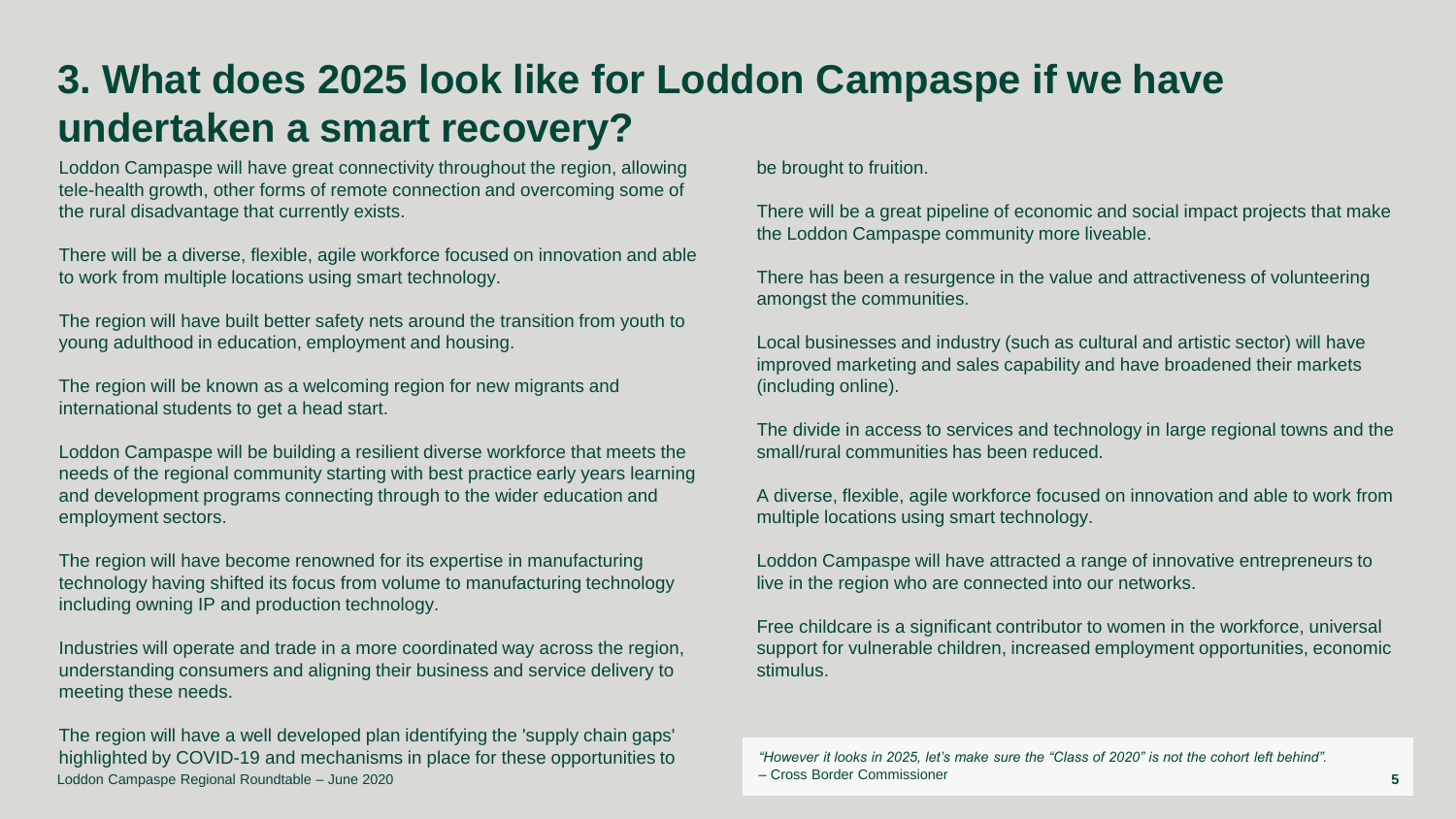## **4. What recovery actions will help us get there?**

#### **Tourism and visitor economy**

- Provide simultaneous investment in key pillars to support tourism led recovery: Marketing, Industry Education and Capacity and Infrastructure
- Build the Murray River Adventure Trail as a key enabling project delivering a range of economic and social benefits to visitors and the community
- Help to stimulate artisan food providers and farm gate sales by looking at planning zones and consider easing the restrictions created by Rural Conservation Zones
- Ensure that programs in the Echuca area (business, tourism, training, health, youth) are co-designed with Moama to maximise the benefit - connect with Murray River Council, the next RDA, and other cross border stakeholders.

#### **Digital connectivit**y

• Deliver on the Digital Plan for the region and the digital projects identified by the LCRP for high speed internet access and telehealth.

#### **Health and wellbeing**

- Support Bendigo Health to expand its research development and digital capability into remote patient modelling and digital care which will reduce the load on hospitals (digital health centre of excellence)
- Utilise the existing framework of the Healthy Heart of Victoria initiative to facilitate recovery actions throughout the region to support to be active and eat well
- Establish new and innovative childcare and early years models that provide improved access across the region. Scale up the *Strong Families, Strong Communities* approach strengthening the link between economic outcomes and social outcomes.

#### **Jobs and education**

• Support the growth of the local workforce and articulate the future skills required by developing Skills Roadmaps for sectors largely impacted by COVID-19. These sectors include Tourism, Agriculture, Entrepreneurism and Technology.

*systematic and collaborative". –* Bendigo Health Loddon Campaspe Regional Roundtable – June 2020 **6**

#### **Industry and business**

- Build the business capability of Loddon Campaspe's arts and cultural sectors so that they can attract business from beyond the region
- Improve the coordination of planning projects and proposals across government agencies to reduce delays in project approvals and commencement
- Develop a regional relocation program, strengthening the promotion of living in regional Victoria
- Establish an innovation grant program to help maintain the moment of innovation that has been established through COVID and support the recovery process
- Ensure that recovery initiatives interlink economic and social outcomes providing a focus on inclusion and addressing the conditions that create vulnerability
- Identify the supply-chain gaps highlighted by COVID and the mechanisms required for opportunities to be brought to fruition
- Prioritise the building of the Murray Basin Rail to improve transport and freight across the region
- Support the implementation of the Loddon Mallee Renewable Energy Roadmap by progressing upgrades of the transmission network.

#### **Youth**

- Establish a youth foyer in Bendigo, to provide housing and education assistance to vulnerable young people
- Provide incentives to local businesses to engage, train and support young people in their early stages of employment
- Re-engage and resource LLENS to support vulnerable young people, youth wellbeing and post school transitions.

*"The fourth industrial revolution is in process, some countries are understanding and taking the opportunities that are presented. We in the regions of Australia have great opportunity to take advantage, if we prepare ourselves."* – RDA

*"There's lots of opportunity to not resume doing things in the same way and in fact becoming much more*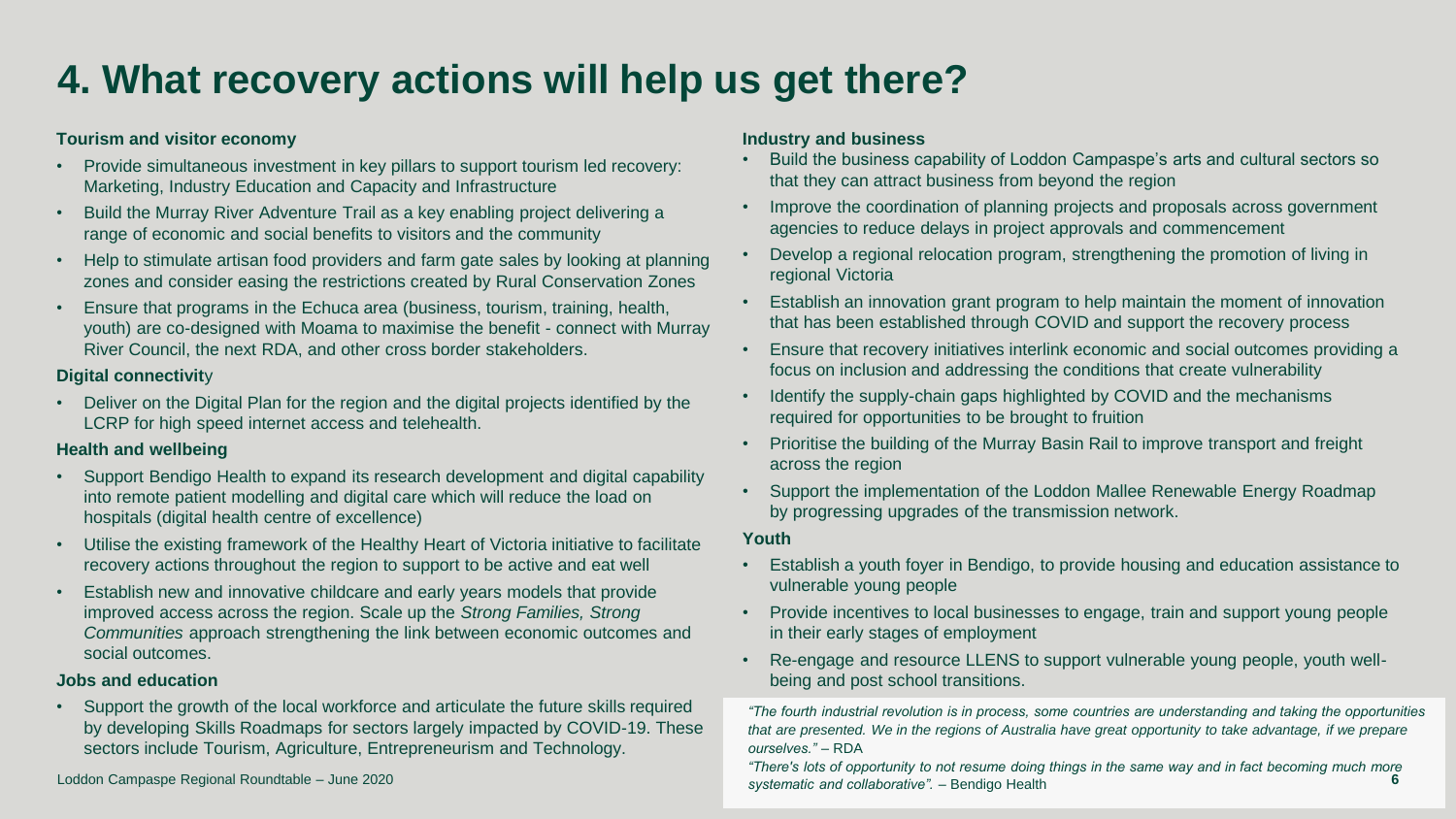### **Thank you**

### **Our contributors and attendees**

Dave Richardson, Chair Regional Partnership Robyn Lindsay, Deputy Chair Regional Partnership Margot Stork, Regional Partnership Tricia Currie, Regional Partnership Robert Musgrove, Regional Partnership Mel McCarthy, Regional Partnership

Linda Beilharz OAM, Chair RDA Damien Tangey, RDA Herbert Hermens, RDA Peter McAllister, RDA Geoff Kelly, RDA

Jacinta Allan MP, Minister for Transport Infrastructure Minister for Priority Precincts Minister for the Coordination of Transport: COVID -19

Danielle Green MP, Parliamentary Secretary for Regional Victoria Maree Edwards MP Mary -Anne Thomas MP

Vicky Mason, City of Greater Bendigo Margot Stork, Macedon Ranges Shire Council Darren Fuzzard, Mt Alexander Shire Lucy Roffey, Central Goldfields Shire

Mark Francis, Murray River Tourism Sally Curtain & Claire Rasmussen, Bendigo Kangan **Institute** Marika McMahon, Be.Bendigo Finn Vedelsby, Bendigo Tourism Simon Meadows, Barker Trailers

Commonwealth representatives from Assistant Minister Marino's Office and the Department of Infrastructure, Transport, Regional Development and Communications

Beth Jones, Deputy Secretary, RRV

Maxine Loynd, Head of Regional and Rural Policy and Strategy, RRV Khayshie Tilak Ramesh, Multicultural Youth Commissioner Luke Wilson, Cross Border Commissioner

Our Regional Roundtable was facilitated by: Ben Schramm, Managing Partner Cube Group